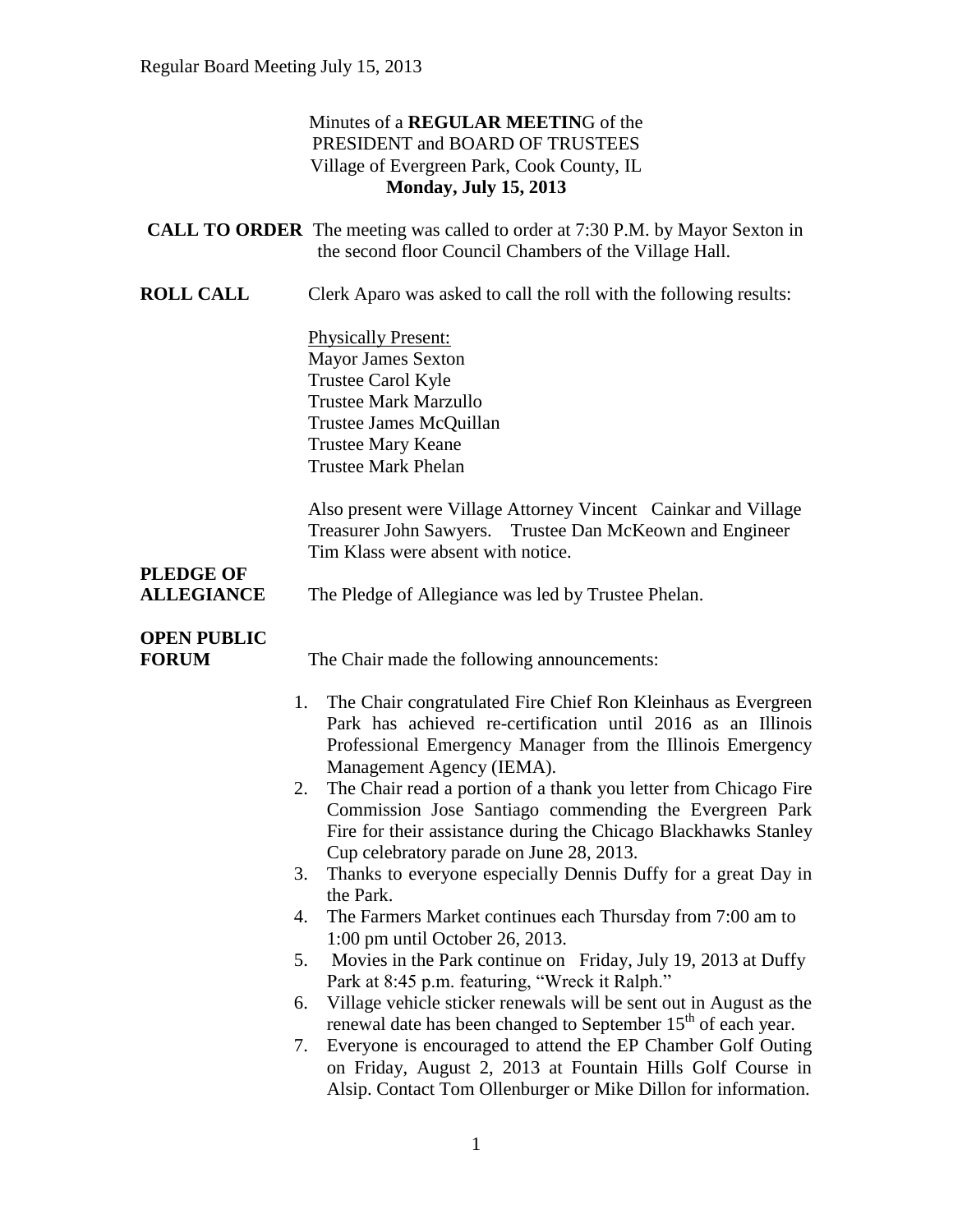- 8. The Chair congratulated Evergreen Police Officer Chris LeCompte on the birth of his son and also his off duty arrest at the hospital of a suspected felony robbery. While waiting for his son's release from Prentice Women's Hospital Officer LeCompte intervened in the scuffle and held the robbery suspect until security officers arrived.
- 9. A change of the Board meeting will be requested due to his commitment to Catholic Charities Fund raiser on Monday August 5, 2013.
- 10. The Chair read a portion of the thank you note from EP residents Steve and Kelly Duffy who rose over \$28,000 in the recent Relay for Life for the Cancer Society.

# **OPEN PUBLIC**

**AUDIENCE** Mr. Clarence Nowicki , 9018 S. Troy, asked for an update on the vacant Aqua Pool. The Chair responded it was bought and the new owner intended to make it a pool for daily use. Renovation estimates done by an architect are between \$750,000 to one million dollars for updates. The Chair advised Mr. Nowicki to call him in the morning and he would give him the owner's information so he can contact the owner regarding why it is not open yet.

> Mr. Larry Merchantz, 9300 Block of Avers, asked the Board not to approve the assault weapon ban on tonight's agenda. He stated he is a former police officer and retired army veteran. He currently participates in competitive target shooting and the guns and magazines he uses would be banned per this ordinance.

> A lengthy discussion took place regarding the exceptions for police officers and the magazines used and the limitation of ten rounds and under. Audience members and the Village Board discussed a variety of issues including automatic vs. semi-automatic weapons, the right to protect your home/ family and Second Amendment rights and the list of weapons and magazines included in the ban.

> Speaking against passing the assault ban ordinance were Chicago residents, Mr. Becket and Mr. Golinski. Evergreen Park residents speaking in opposition of the ban were Mike Wallace, Bill Steininger, Jim Goliak, Kathy Lehard, Mr. Reynoso, Mr. John Young, Bill Zurella and Adam Ramirez.

> Mrs. Helen Cuprisin, Evergreen Park stated Alsip, Burbank and Evanston have all adopted the assault weapon ban. She questioned if the NRA is running this country.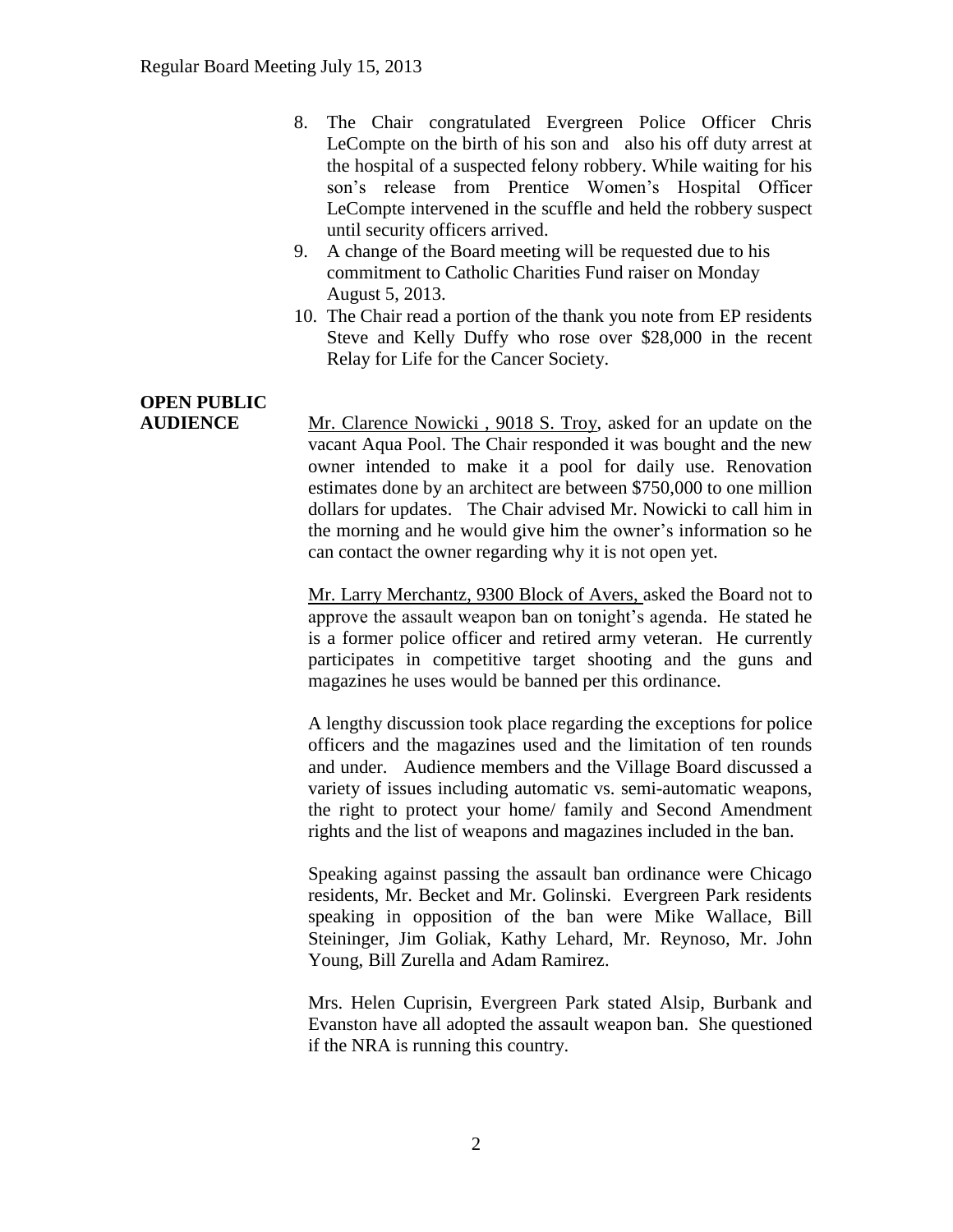The Chair explained the State of Illinois has given local municipalities a deadline of ten days after the passage of the concealed carry law to pass their own assault weapon bans. The attorney stated the deadline date is July 19, 2013. The Chair added the State of Illinois has not acted and are forcing local municipalities to deal with passing gun laws. The Chair thanked everyone for their input.

#### **REGULAR AGENDA**

Motion by Trustee Phelan second by Trustee Kyle to waive the reading of the minutes of the July 1, 2013 Regular Board Meeting of the President and Board of Trustees as presented and passed by unanimous voice vote and so ordered by the Chair.

## **RESOLUTION**

**NO. 18-2013** Motion by Trustee Marzullo second by Trustee McQuillan, to approve **Resolution NO. 18-2013** with expenditures of the General Corporate Fund of \$ 9,346.30 and the Sewer and Water Fund in the amount of  $$50,414.25$  and the 95<sup>th</sup> Street TIF Fund, \$243,072.81 for a total of \$ 302,833.36. Upon roll call, voting YES: Trustees Kyle, Marzullo, McQuillan, Keane, and Phelan; voting NO: NONE. The motion was passed and so ordered by the Chair.

# **BUSINESS**

**CERTIFICATES** Motion by Trustee McQuillan second by Trustee Kyle to approve the business license application for Investors **S & A Com, INC. DBA GREEN ZONE (a second location for Alberto's)** to operate retail sale of clothing (new and used) located at 3615 W. 95<sup>th</sup> Street. Upon roll call, voting YES: Trustees McQuillan, Keane, Phelan and Kyle; Trustee Marzullo abstained and voting NO: NONE. The motion was passed and so ordered by the Chair.

> Motion by Trustee Phelan second by Trustee Kyle to approve the application for **LaCOSINA JALISCIENSE** to operate a Mexican Restaurant located at 3224 W. 95<sup>th</sup> Street (old Zaca Taco). Upon roll call, voting YES: Trustees McQuillan, Keane, Phelan, Kyle and Marzullo; voting NO: NONE. The motion was passed and so ordered by the Chair.

> Motion by Trustee Kyle second by Trustee Marzullo to approve the application for **74th STREET DEPOT FEDERAL CREDIT UNION** to operate a federal credit union, financial services and savings and loans located at 3324 W. 95<sup>th</sup> Street. Upon roll call, voting YES: Trustees Keane, Phelan, Kyle, Marzullo and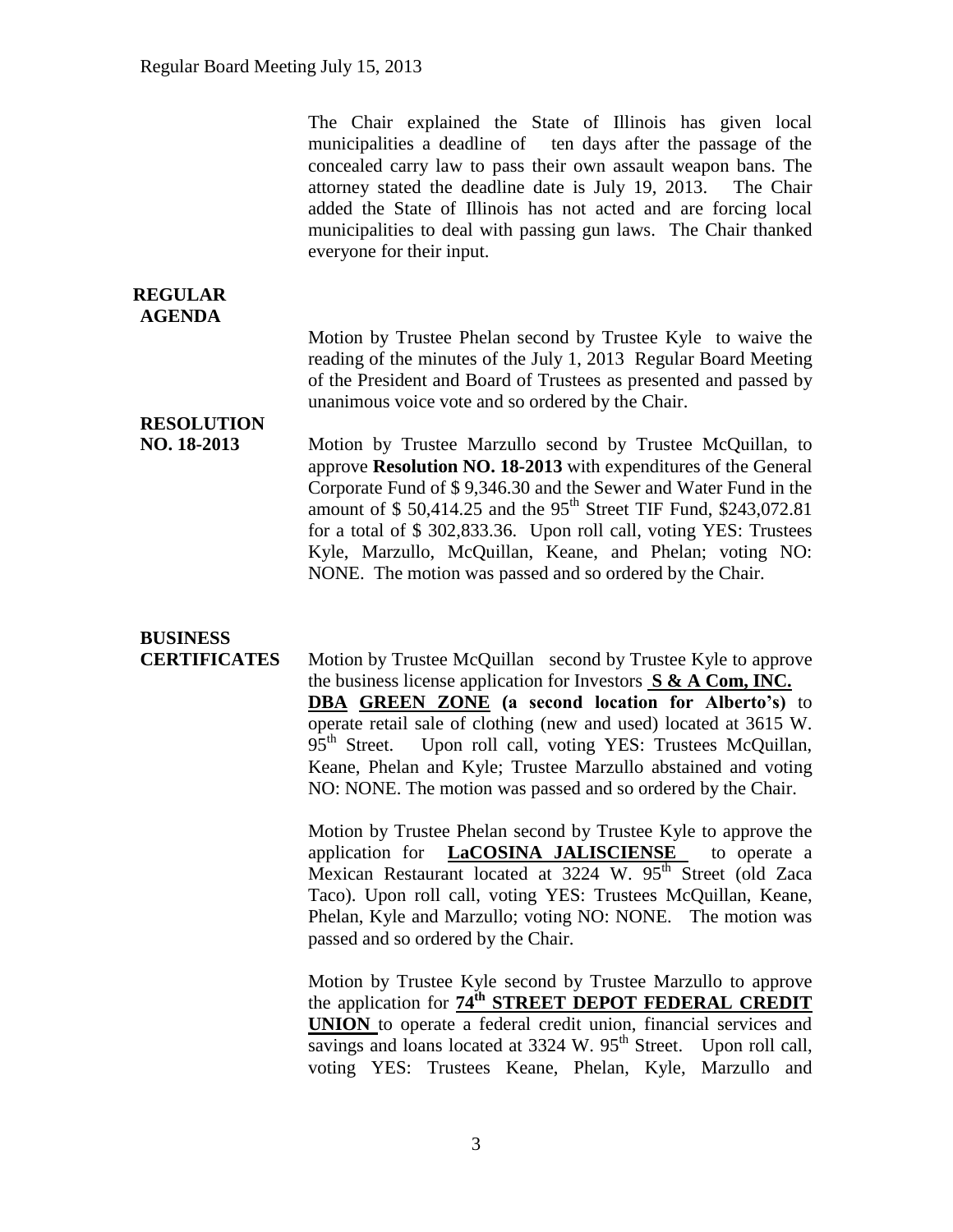McQuillan; voting NO: NONE. The motion was passed and so ordered by the Chair.

Motion by Trustee Kyle second by Trustee McQuillan to approve the business license application for **Chef D Eatery** (old Moon Burger) to operate a restaurant / take out located at  $3342 \text{ W}$ .  $95^{\text{th}}$ Street. Upon roll call, voting YES: Trustees Phelan, Kyle, Marzullo, McQuillan and Keane; voting NO: NONE. The motion was passed and so ordered by the Chair.

### **ORDINANCE**

**NO. 16-2013** Motion by Trustee Phelan to approve died for the lack of a second. The audience broke out into a round of applause. Clerk's note: The ordinance was not voted on and did not pass.

### **METROPOLITAN MAYOR'S CAUCUS**

**DUES** Motion by Trustee Kyle second by Trustee Phelan to approve the request for \$694.82 for 2012-2013 membership dues (0.035 per capita) for the Metropolitan Mayors Caucus. Upon roll call, voting YES: Trustees Kyle, Marzullo, McQuillan, Keane and Phelan; voting NO: NONE. The motion was passed and so ordered by the Chair.

### **CHANGE of BOARD MEETING DATE**

Motion by Trustee Kyle second by Trustee Marzullo to approve the Mayor's request to change the next Board Meeting to Tuesday, August 6, 2012. The Chair explained he has a charitable event to attend on Monday August 6, 2012 and appreciates the Board's cooperation. Upon roll call, voting YES: Trustees Kyle, Marzullo, McQuillan, Keane and Phelan; voting NO: NONE. The motion was passed and so ordered by the Chair.

#### **ENGINEER'S REPORT** Engineer Klass was absent, no report.

# **ATTORNEY'S**

**REPORT** The Attorney had no report.

**BIDS** Motion by Trustee Phelan second by Trustee McQuillan to approve the PW Director's request to solicit bids for the replacement of the roof at the Water Division garage. In 2012 roof evaluations were done by Tremco Company on all Village buildings and it was recommended the water roof be replaced immediately. This is a budgeted item. Upon roll call, voting YES: